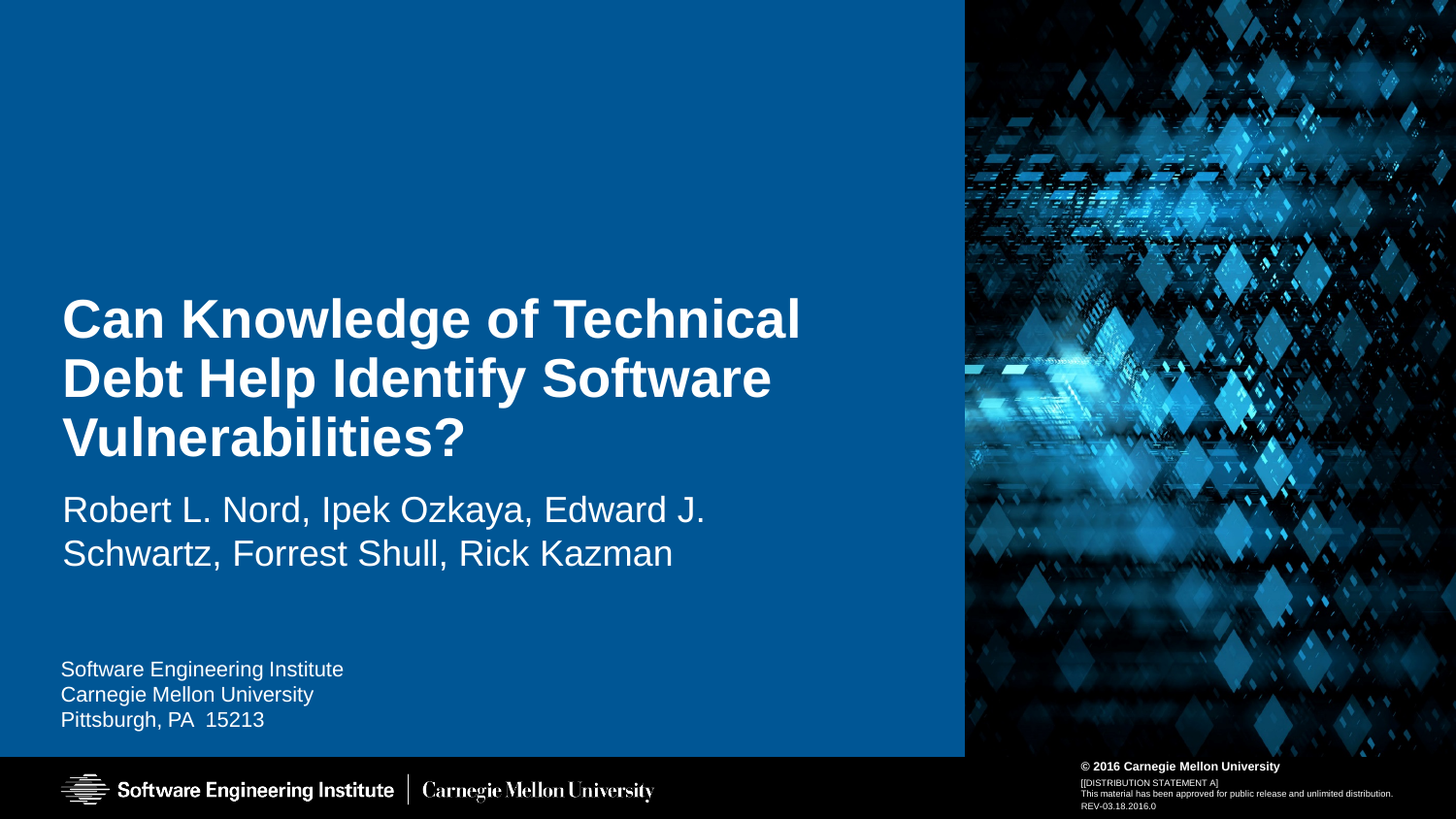Copyright 2016 Carnegie Mellon University

This material is based upon work funded and supported by the Department of Defense under Contract No. FA8721-05-C-0003 with Carnegie Mellon University for the operation of the Software Engineering Institute, a federally funded research and development center.

References herein to any specific commercial product, process, or service by trade name, trade mark, manufacturer, or otherwise, does not necessarily constitute or imply its endorsement, recommendation, or favoring by Carnegie Mellon University or its Software Engineering Institute.

NO WARRANTY. THIS CARNEGIE MELLON UNIVERSITY AND SOFTWARE ENGINEERING INSTITUTE MATERIAL IS FURNISHED ON AN "AS-IS" BASIS. CARNEGIE MELLON UNIVERSITY MAKES NO WARRANTIES OF ANY KIND, EITHER EXPRESSED OR IMPLIED, AS TO ANY MATTER INCLUDING, BUT NOT LIMITED TO, WARRANTY OF FITNESS FOR PURPOSE OR MERCHANTABILITY, EXCLUSIVITY, OR RESULTS OBTAINED FROM USE OF THE MATERIAL. CARNEGIE MELLON UNIVERSITY DOES NOT MAKE ANY WARRANTY OF ANY KIND WITH RESPECT TO FREEDOM FROM PATENT, TRADEMARK, OR COPYRIGHT INFRINGEMENT.

[Distribution Statement A] This material has been approved for public release and unlimited distribution. Please see Copyright notice for non-US Government use and distribution.

This material may be reproduced in its entirety, without modification, and freely distributed in written or electronic form without requesting formal permission. Permission is required for any other use. Requests for permission should be directed to the Software Engineering Institute at permission@sei.cmu.edu.

DM-0003863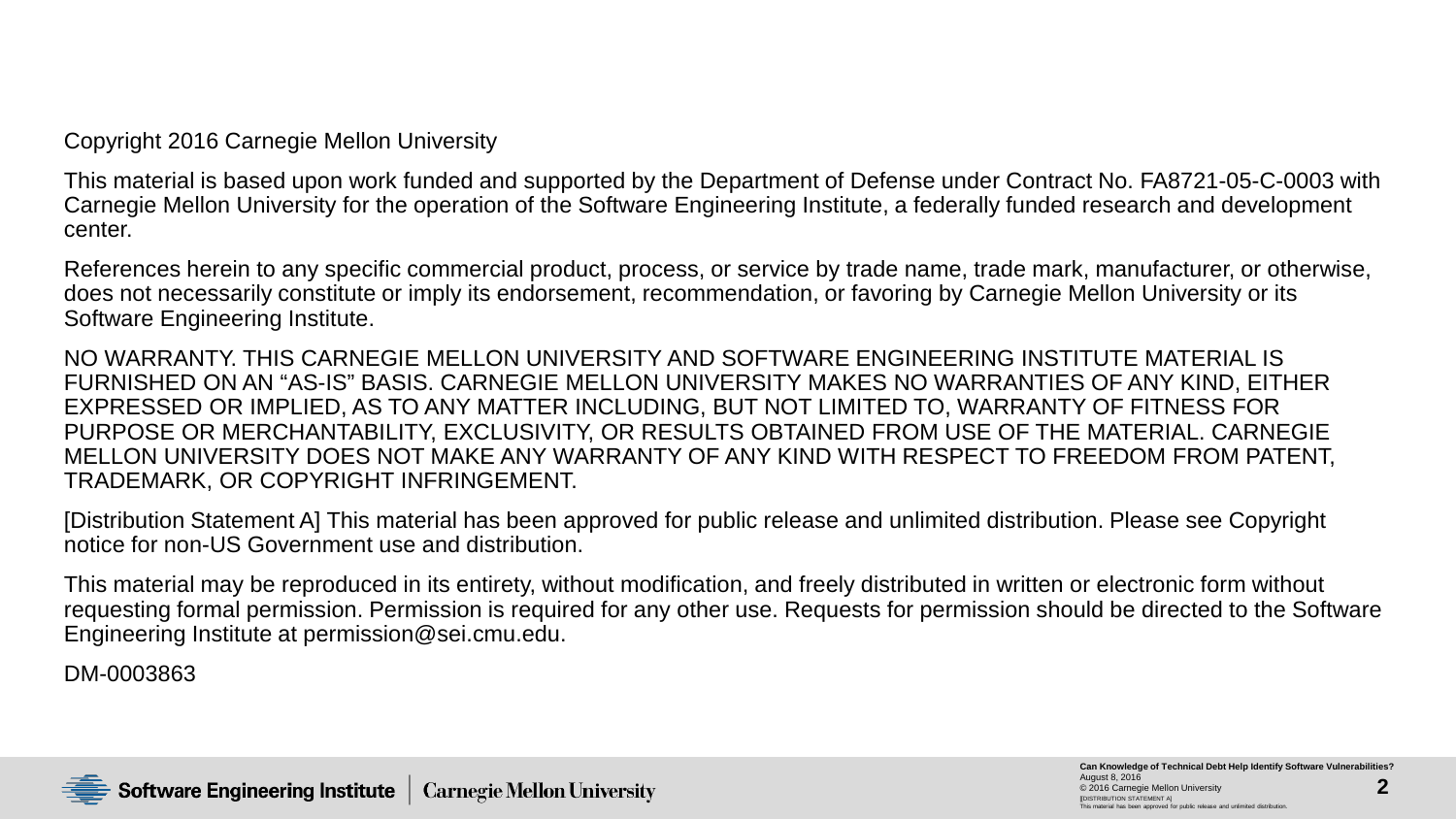#### **Security Issues**

Crash - WebCore::TransparencyWin::initializeNewContext() Project Member Reported by lafo...@chromium.org, Apr 24, 2009

This crash was detected in 2.0.176.0-qemu and was seen i: It is currently ranked #10 (based on the relative number been 3 reports from 3 clients.

10977: Crash due to large negative number.

"*We could just fend off negative numbers near the crash site or we can dig deeper and find out how this -10000 is happening."*

*"Time permitting, I'm inclined to want to know the root cause. My sense is that if we patch it here, it will pop-up somewhere else later."* 

*"There have been 28 reports from 7 clients… 18 reports from 6 clients"*

*"hmm ... reopening. the test case crashes a debug build, but not the production build. I have confirmed that the original source code does crash the production build, so there must be multiple things going on here."*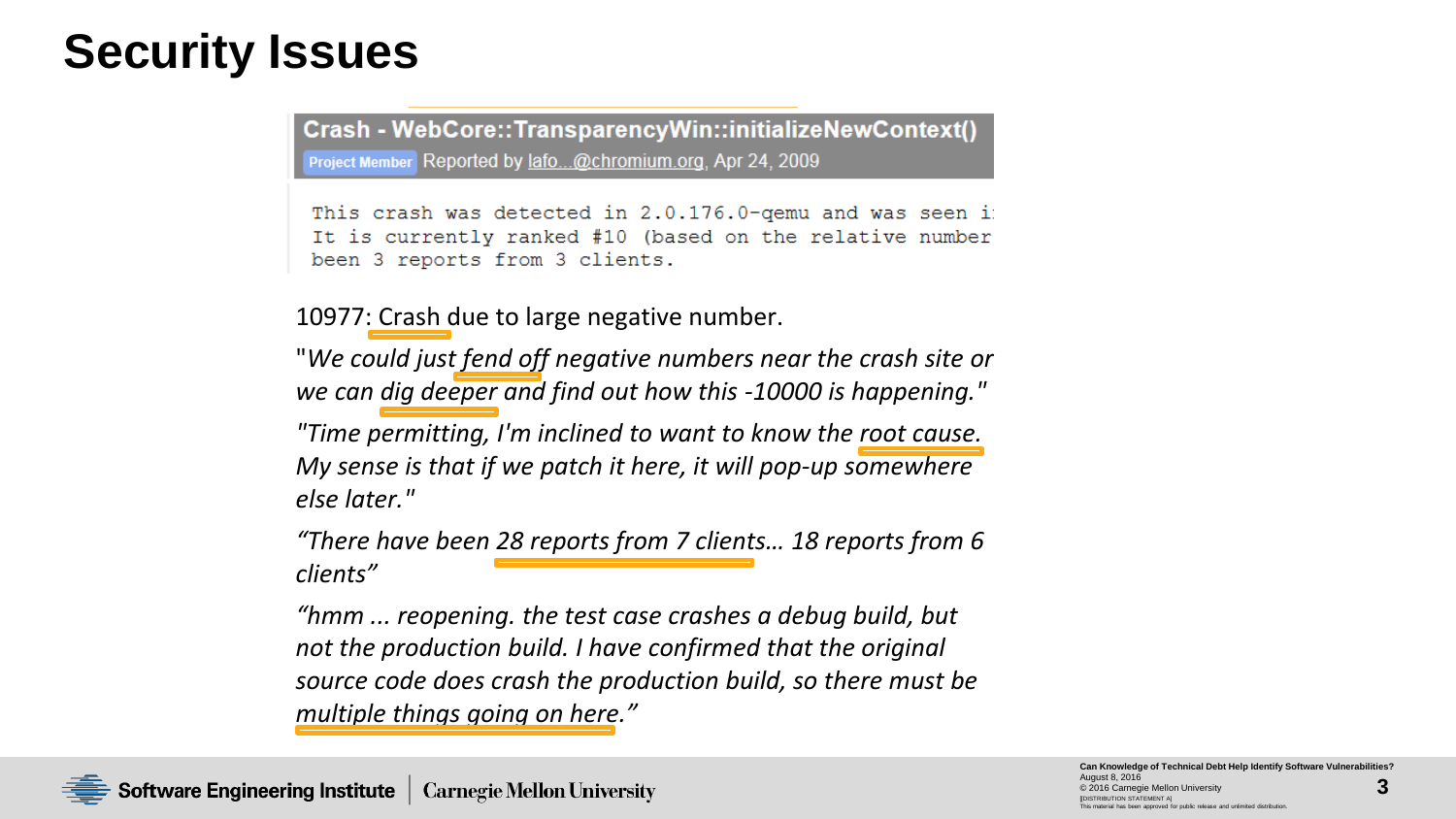#### **What are we measuring?**



Compare with IEEE Std 1044-2009: IEEE Standard Categorization for Software Anomalies.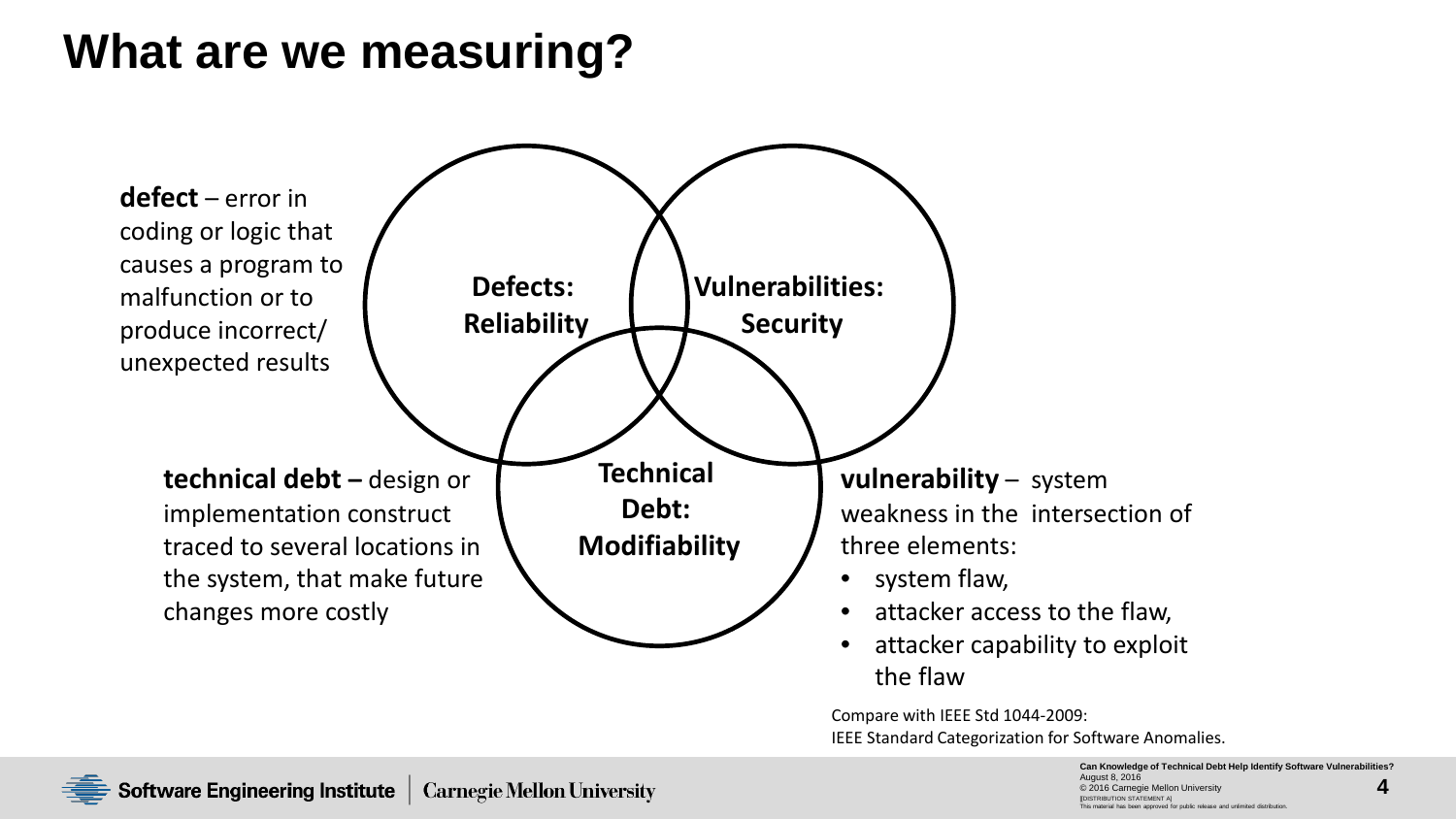#### **Technical debt**

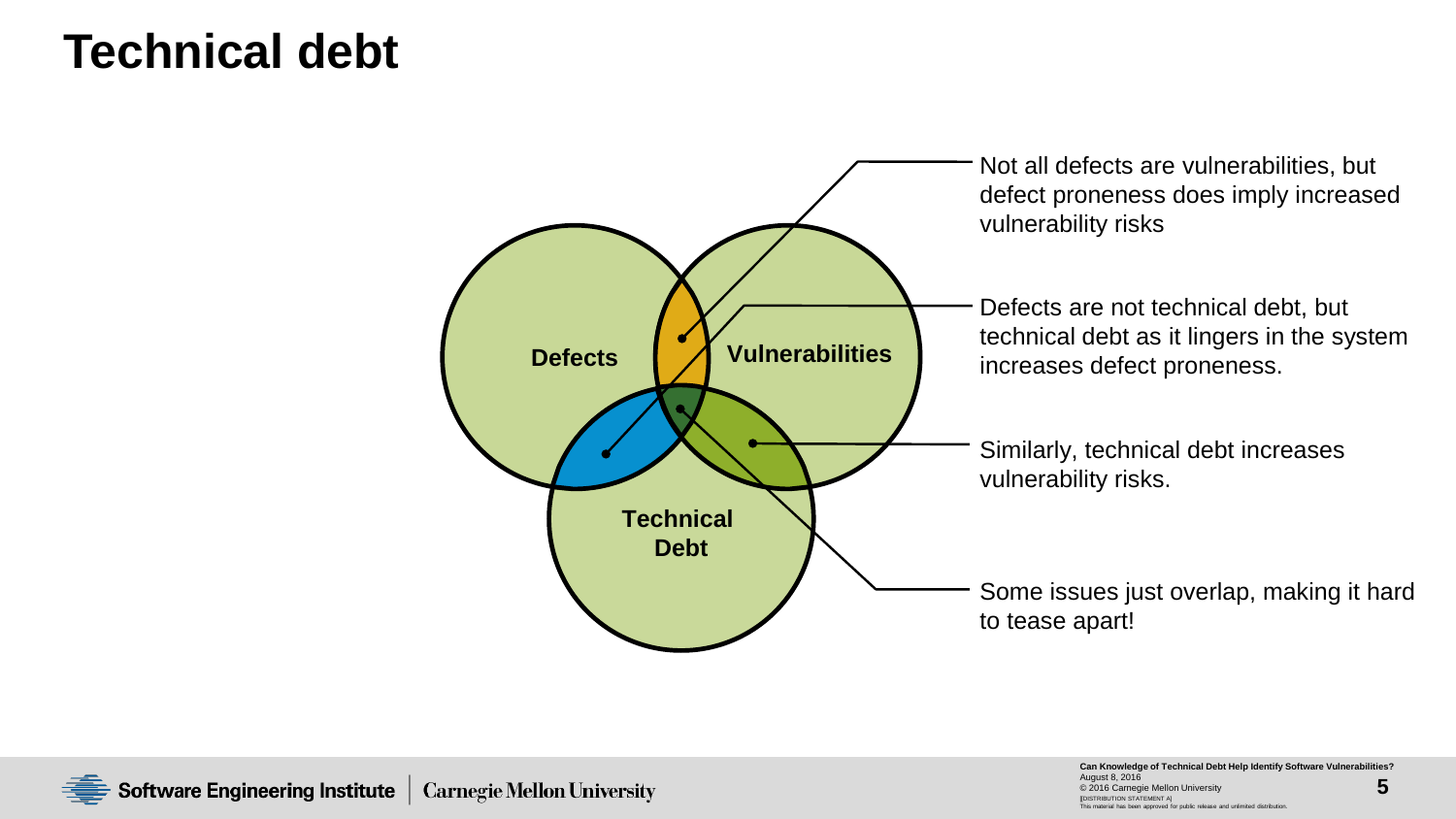#### **Research question**

Are software components with accrued technical debt more likely to be vulnerability-prone?

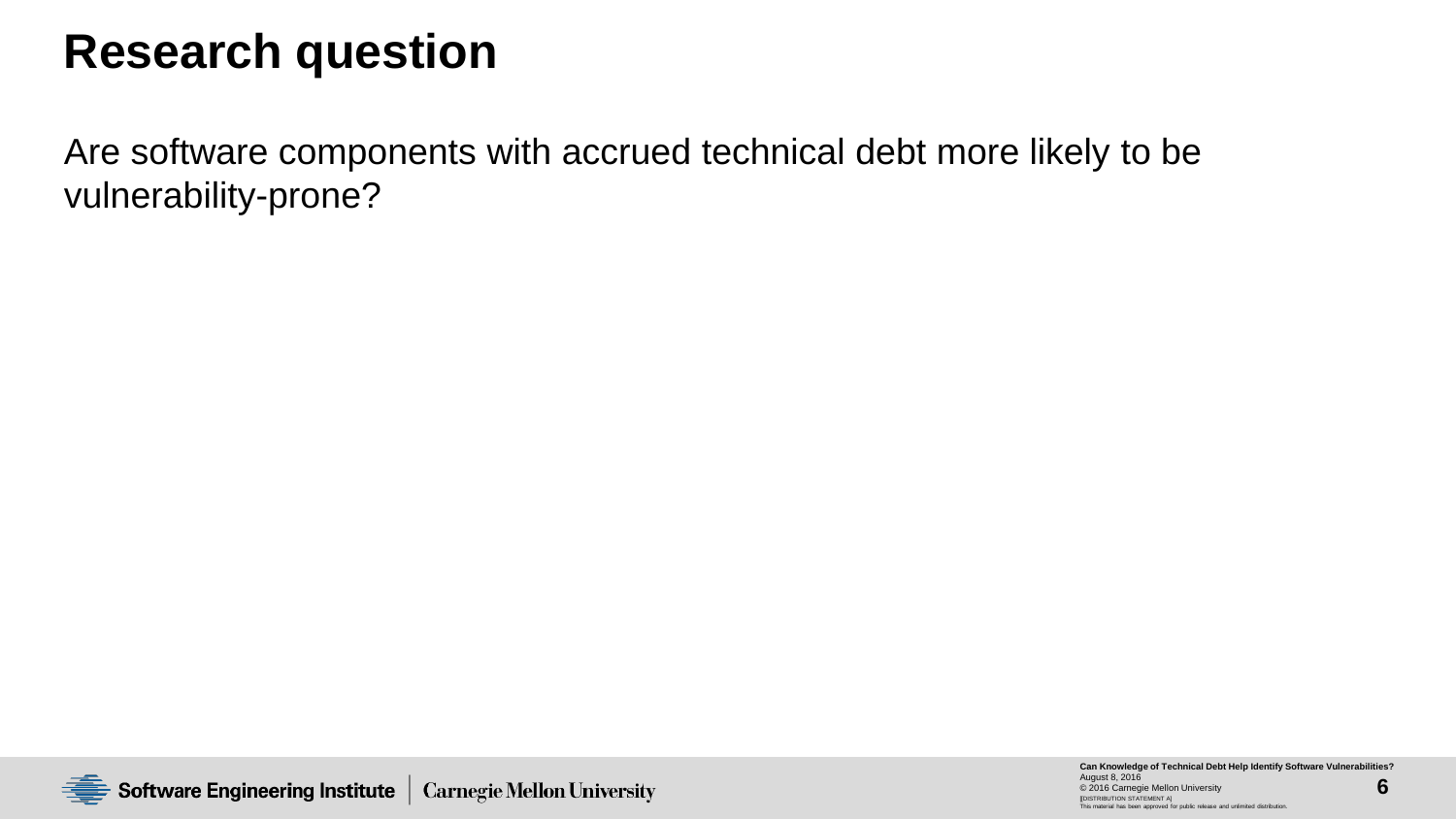### **Data Set**

| <b>Chromium version:</b> | 17.0.963.46                                                         |
|--------------------------|---------------------------------------------------------------------|
| Released:                | February 8, 2012                                                    |
| Files:                   | 18,730;<br>11k files with bugs<br>289 files with<br>vulnerabilities |
| Issue range:             | Feb 1, 2010 - Feb 8, 2012                                           |
| Issues:                  | #bug: 14k;<br>#security: 79                                         |

#### Chromium project

- Began in 2008
- Complex web-based application that operates on sensitive information and allows untrusted input from both web clients and servers.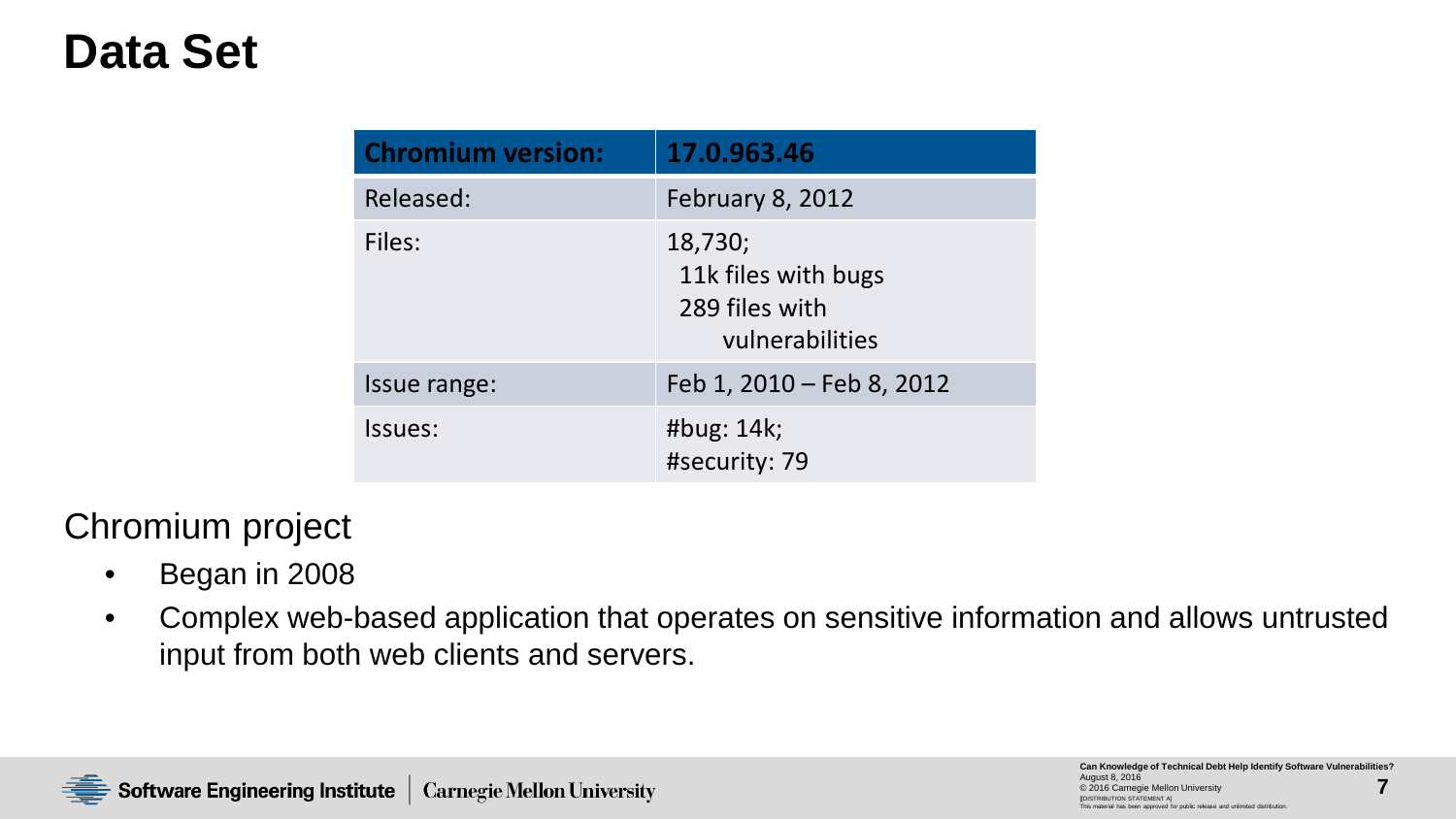# **Approach**

#### **Identify software vulnerabilities**

security label identify indicator from issue: CWE trace to file

#### **Identify technical debt**

apply classification rules to issues extract design problem and rework from issues trace to file indicator from file: bugs and churn indicator from file: design flaws

#### **Model relationships**

design concepts technical debt indicators

Visually denote indicators (CWE, design flaws, bugs and churn) in some way

Test for correlations between technical debt prone files and files with known vulnerabilities.

| <b>Issue</b>                      |                  |  |  |  |  |
|-----------------------------------|------------------|--|--|--|--|
| Name                              |                  |  |  |  |  |
| <b>Status</b>                     |                  |  |  |  |  |
| Priority                          |                  |  |  |  |  |
| Label: Security, Impact, Severity |                  |  |  |  |  |
| Type: Bug, Bug-Security           |                  |  |  |  |  |
| <b>CVE</b>                        |                  |  |  |  |  |
| <b>Commit History</b>             | <b>Code File</b> |  |  |  |  |
| <b>Issue</b>                      | Name             |  |  |  |  |
| Code                              | LOC              |  |  |  |  |
| <b>Version history</b>            | Age              |  |  |  |  |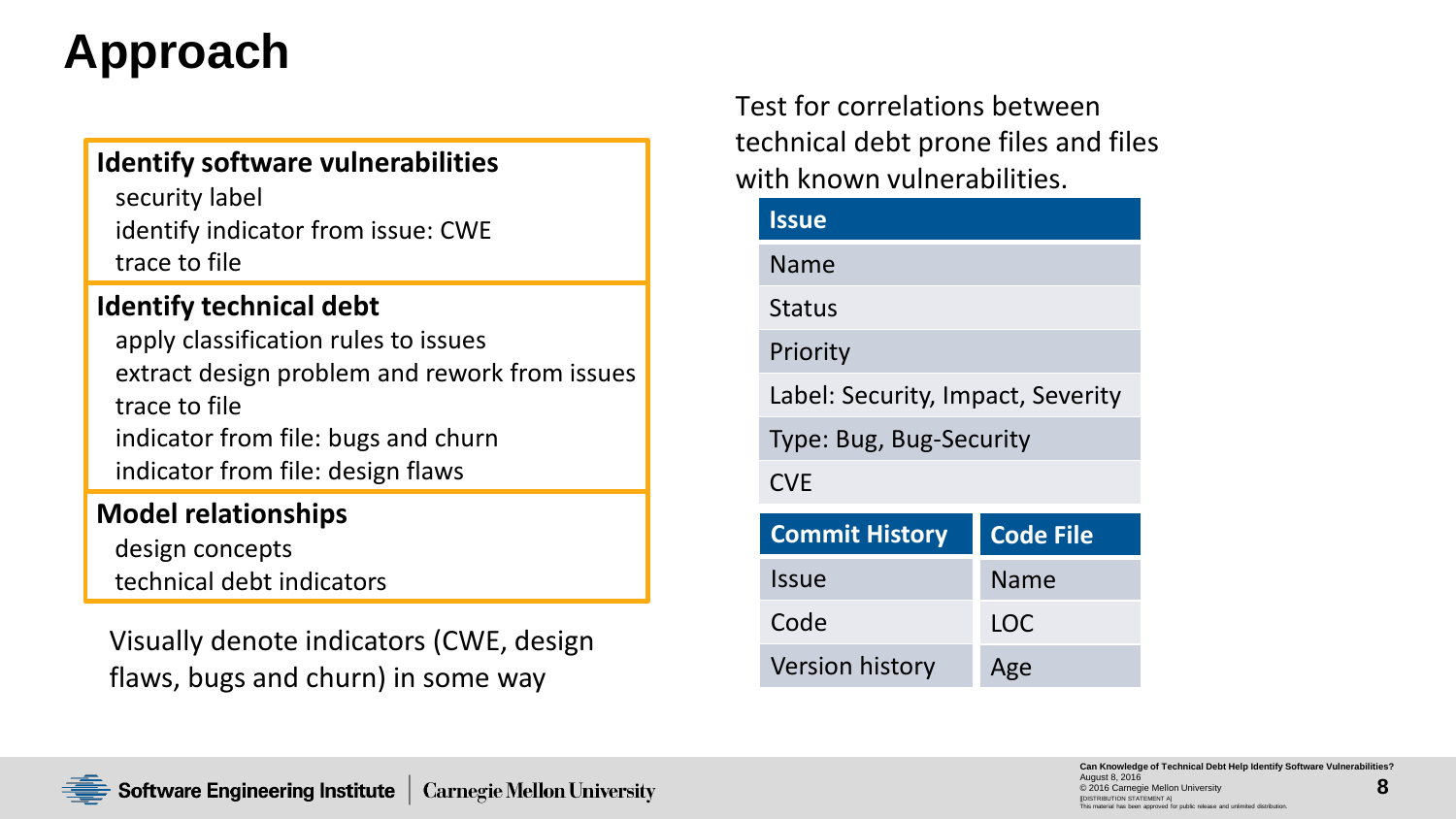#### **Technical debt**

In software-intensive systems, technical debt is a software design issue that:

- Exists in an **executable system artifact**, such as code, build scripts, data model, automated test suites;
- Is traced to **several locations** in the system, implying issues are not isolated but propagate throughout the system artifacts.
- Has a **quantifiable** effect on system attributes of interest to developers (e.g., increasing defects, negative change in maintainability and code quality indicators).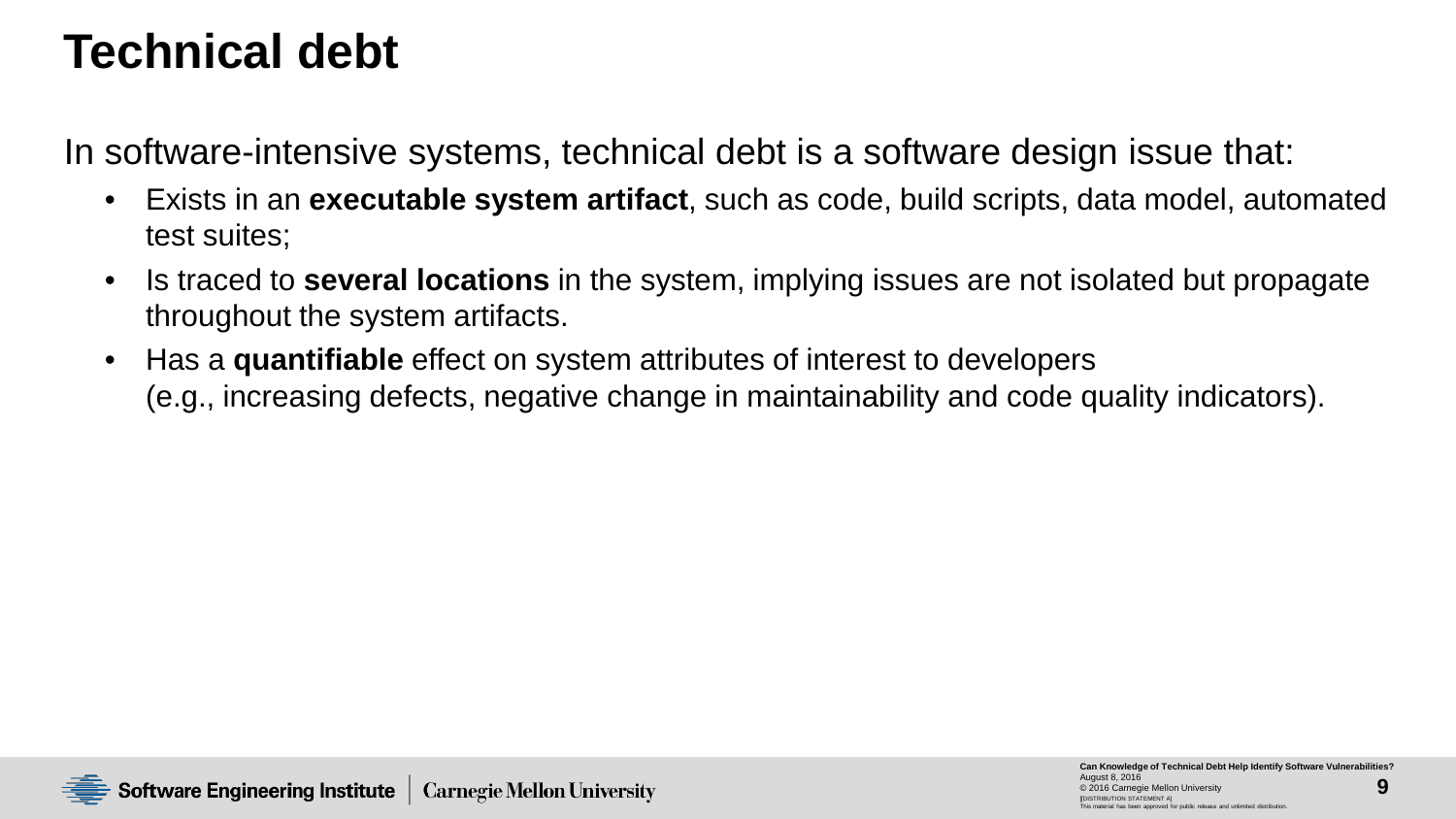### **Indicator: Technical Debt Tag**



**Software Engineering Institute** Carnegie Mellon University *There have been 28 reports from 7 clients… 18 reports from 6 clients*

*My sense is that if we patch it here, it will pop-up somewhere else later.* 

*hmm ... reopening. the test case crashes a debug build, but not the production build.* 

# 21 of 79 issues labeled security

**10 Can Knowledge of Technical Debt Help Identify Software Vulnerabilities?** August 8, 2016 © 2016 Carnegie Mellon Universit DISTRIBUTION STATEMENT A] aterial has been approved for publi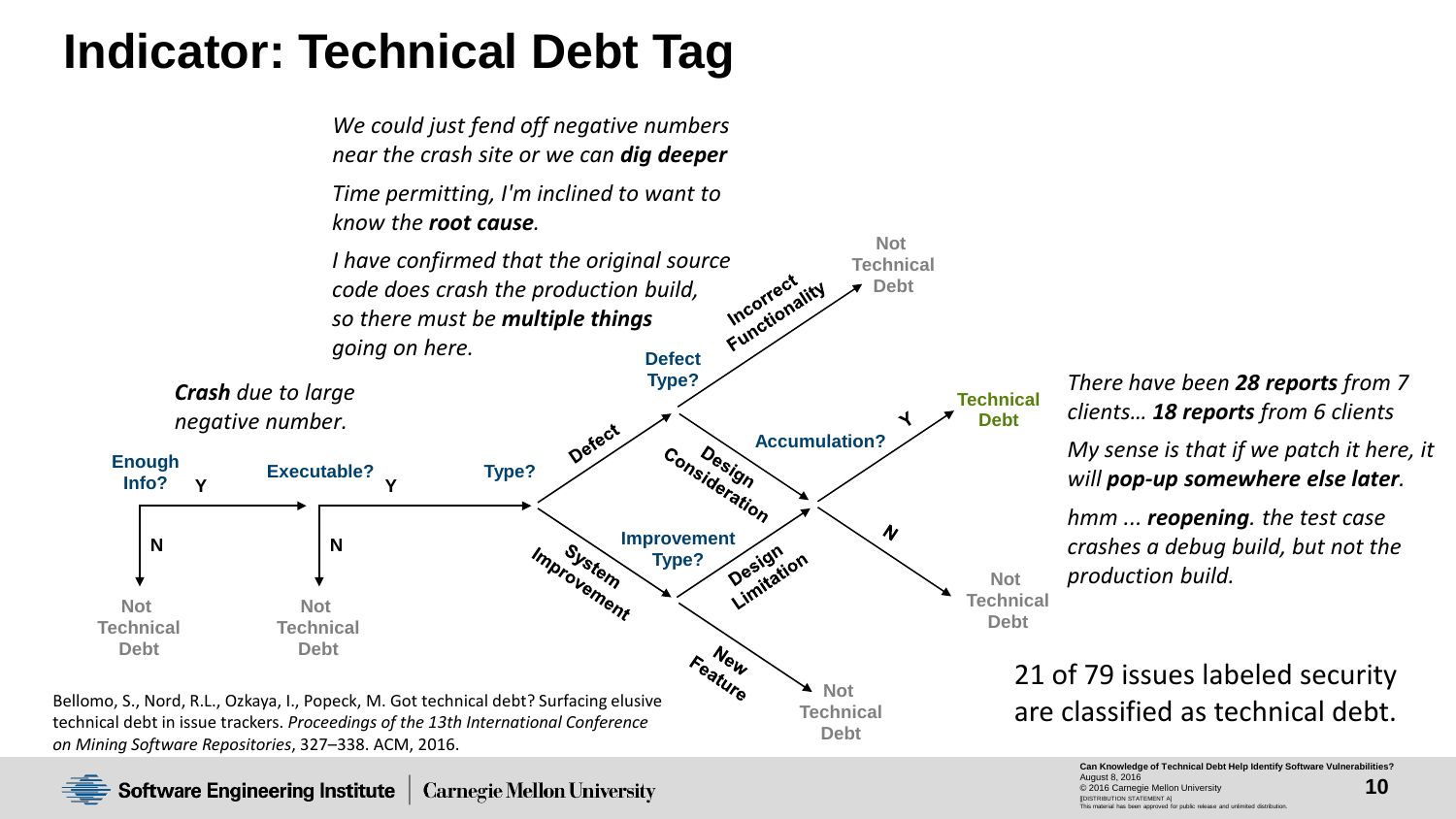# **Finding: Developers Use Technical Debt Concepts**

Developers addressing security issues are using technical debt related concepts (italicized):

- getting to the *root cause*
- understanding the *underlying design* issues
- recording symptoms where changes are taking *longer than usual* or problems are *reoccurring*
- predicting consequences in the *longer term*
- building evidence for a more *substantial fix*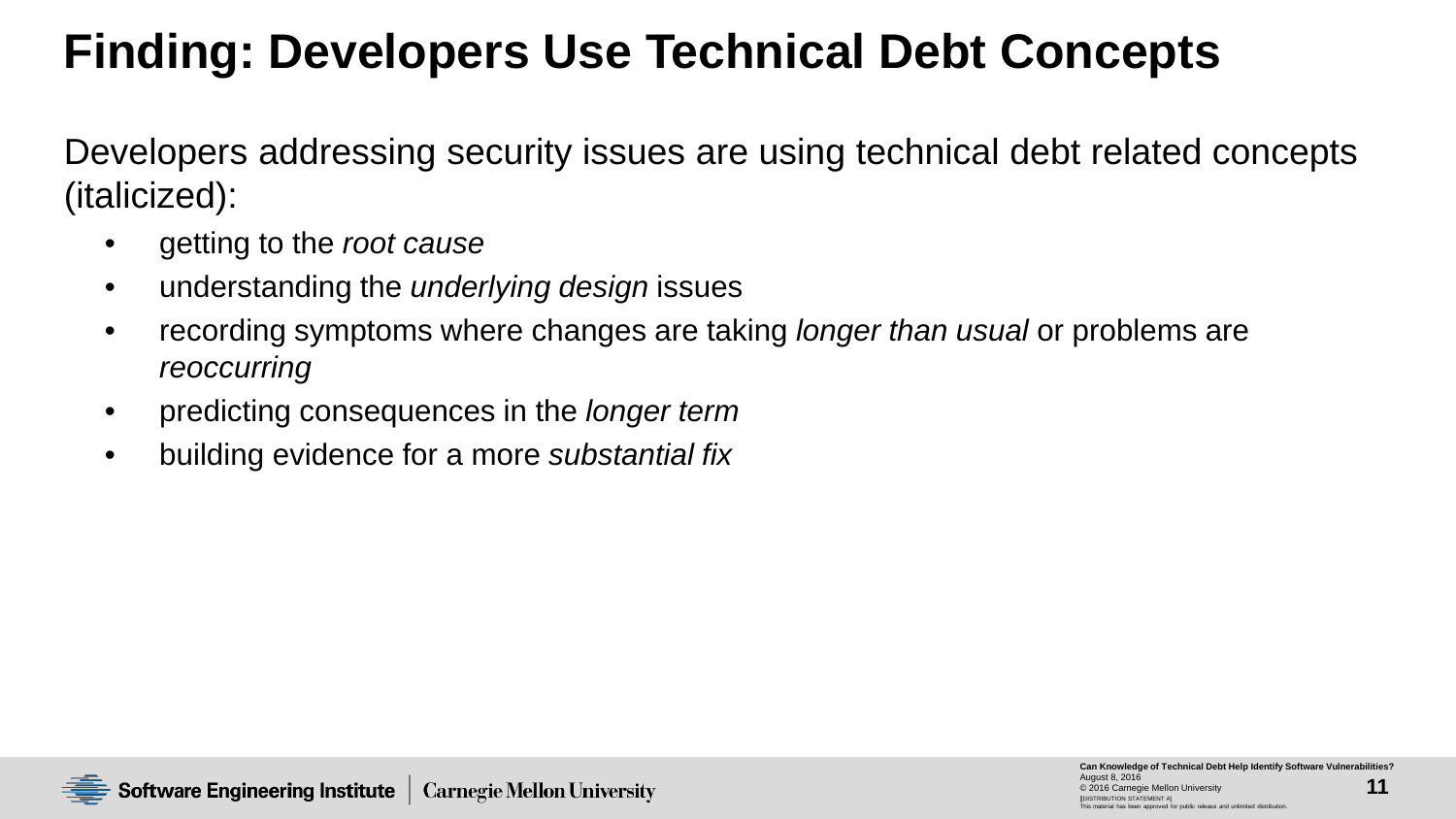### **Indicator: Design flaws**

Unstable Interface Modularity Violation Improper Inheritance

**Cycle** 

Xiao, L., Cai, Y., Kazman, R. Design rule spaces: A new form of architecture insight. *Proceedings of the 36rd International Conference on Software Engineering*, 967–977. ACM, 2014.

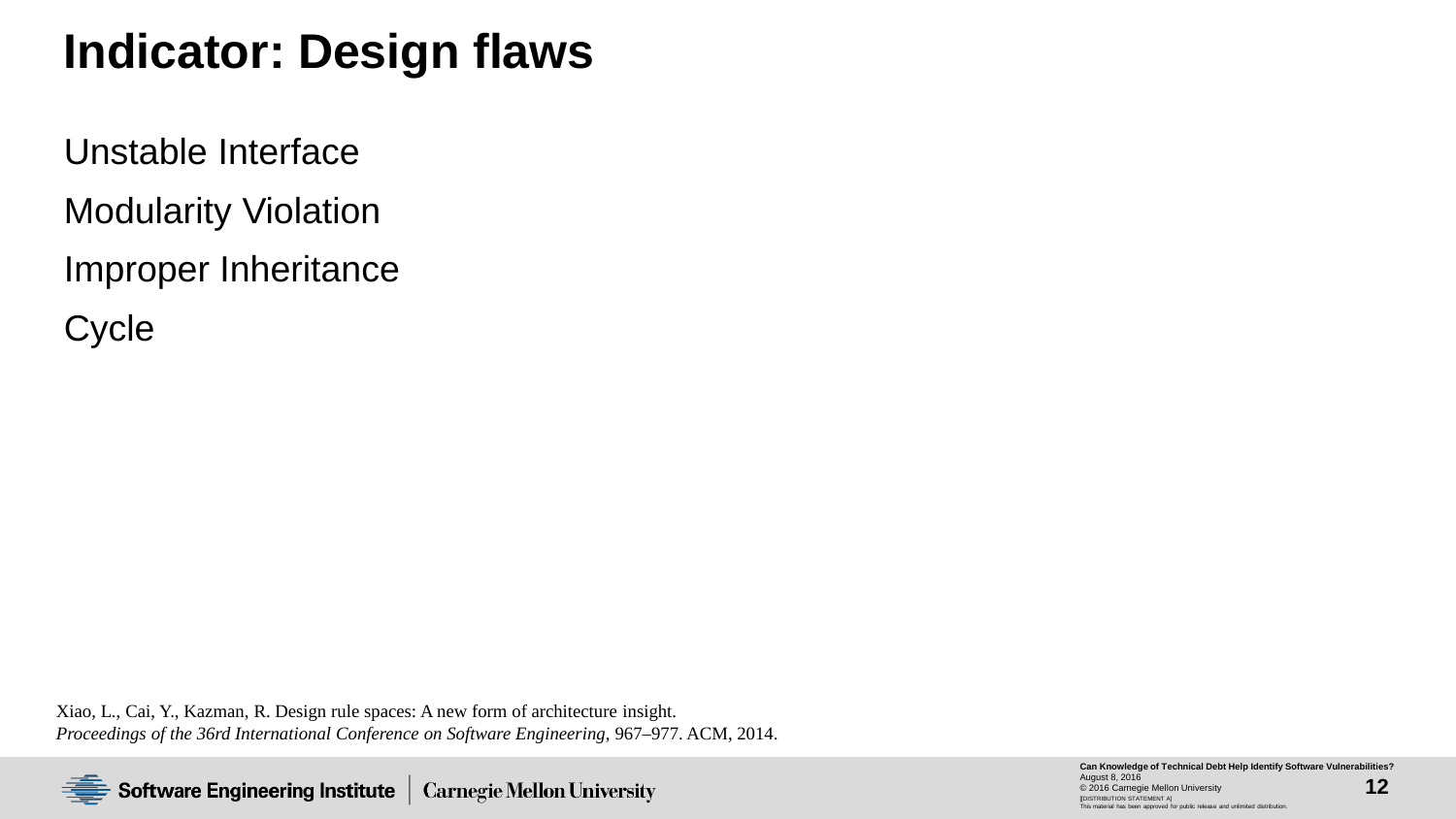#### **Unstable Interface**

|                                                        |                 |         |                |                                                    |                | 6                  |                 | 8               | 91              | 10              | 11             |
|--------------------------------------------------------|-----------------|---------|----------------|----------------------------------------------------|----------------|--------------------|-----------------|-----------------|-----------------|-----------------|----------------|
| $1$  ui.gfx.size.cc                                    | (1)             | Use,3   | .2             | .3                                                 | $\sqrt{3}$     |                    |                 | .1              | ,2              |                 |                |
| $2$ ui.gfx.size.h                                      | Call,3          | (2)     | ,5             | , 4                                                | $\overline{2}$ |                    | $\cdot$ 1       | ,2              | $\overline{.1}$ | $\cdot$ 1       |                |
| $3$ ui.gfx.point.h                                     | $\overline{.2}$ | ,5      | $\vert (3)$    | , 5                                                | $\overline{3}$ |                    |                 | ,1              | ,2              | ,1              | $\vert$ ,1     |
| $4$ ui.gfx.rect.h                                      | Call,3          | Call, 4 | Call,5         |                                                    | Call,6         | .2                 | .2              | ,2              | .,5             | ,2              | ,2             |
| $5$ ui.gfx.rect.cc                                     | Call,3          | Call, 2 | Call,3         | $\textsf{Call},\textsf{6} \textsf{ } (\textsf{5})$ |                |                    |                 | ,1              | , 3             |                 | ,2             |
| 6 webkit.plugins.ppapi.ppapi_plugin_instance.cc Call,1 |                 | Call,   | Call,          | Call,2 Call,1                                      |                | (6)                |                 | $\sqrt{5}$      | ,2              | $\overline{2}$  | $\vert$ ,2     |
| 7 content.renderer.paint_aggregator.cc                 |                 | Call,1  | Call,1         | Call,2 Call,1                                      |                |                    | $\vert (7)$     | $\overline{.2}$ | $\overline{2}$  | $.2^{7}$        | ,1             |
| 8 content.renderer.render widget.cc                    | Call,1          | Call, 2 | Call,1         | Call,2 Call,1                                      |                | $\mathsf{Call}, 5$ | Call,2          | (8)             | , 3             | $\overline{.1}$ | ,1             |
| $9$ ui.gfx.rect unittest.cc                            | ,2              | Call,1  | 2 <sub>1</sub> | Call,5 Call,3                                      |                | $\overline{.2}$    | $\overline{2}$  | .3 <sup>7</sup> | (9)             | $\overline{2}$  | $\overline{2}$ |
| 10 webkit.plugins.webview plugin.cc                    |                 |         | .1             | $Call,2$ $1$                                       |                |                    | $\overline{.2}$ | $\sqrt{1}$      | ,2              | (10) ,1         |                |
| $11$  ui.gfx.blit.cc                                   |                 | Call,   | Call,1         | Call,2 Call,2                                      |                |                    |                 | $\overline{.1}$ | $\overline{2}$  |                 | (11)           |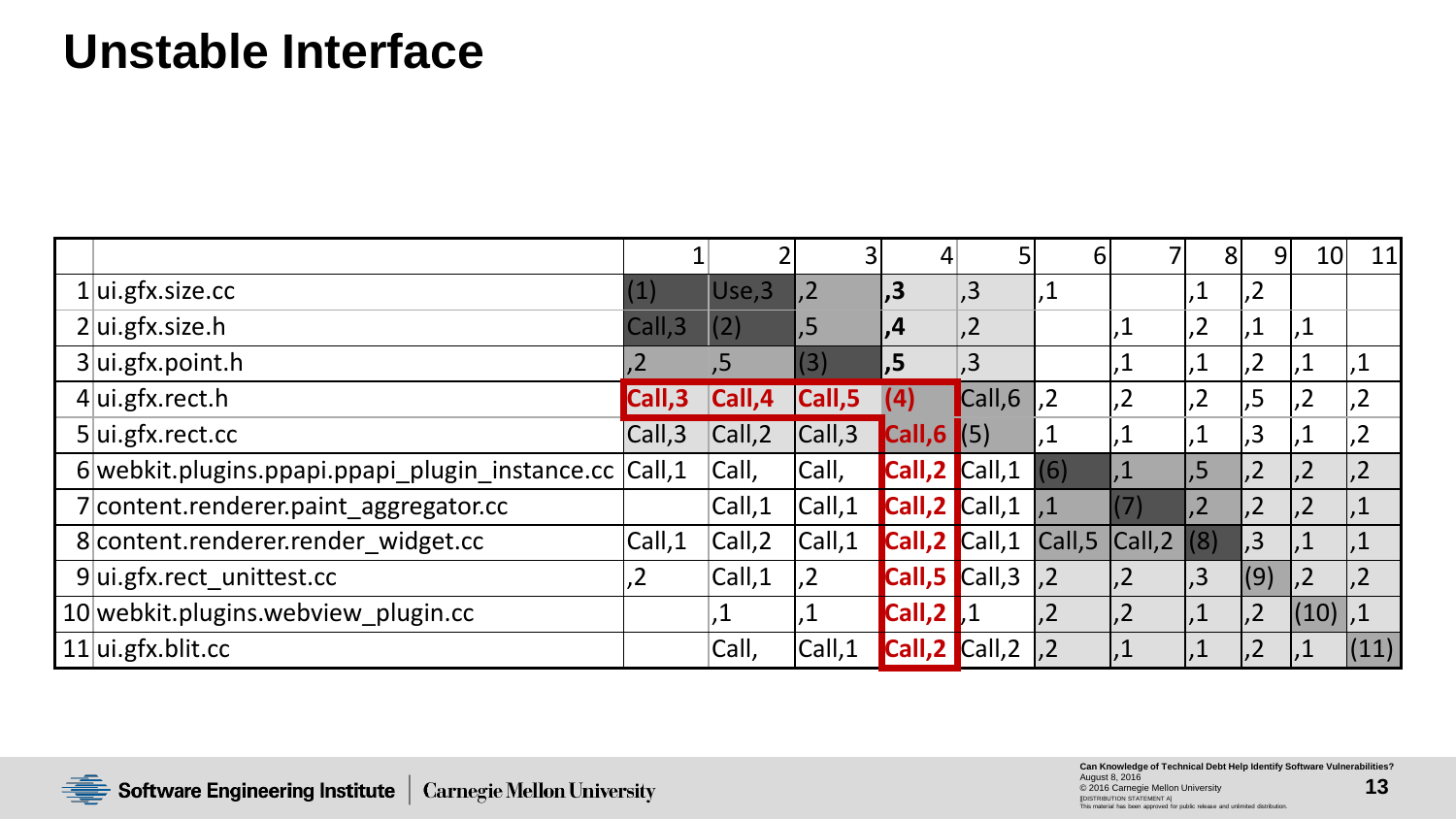# **Modularity Violation**

Shared secret between files

Should be extracted as design rules

| ContextConfig.java |  |
|--------------------|--|
| 2 TldConfig.java   |  |

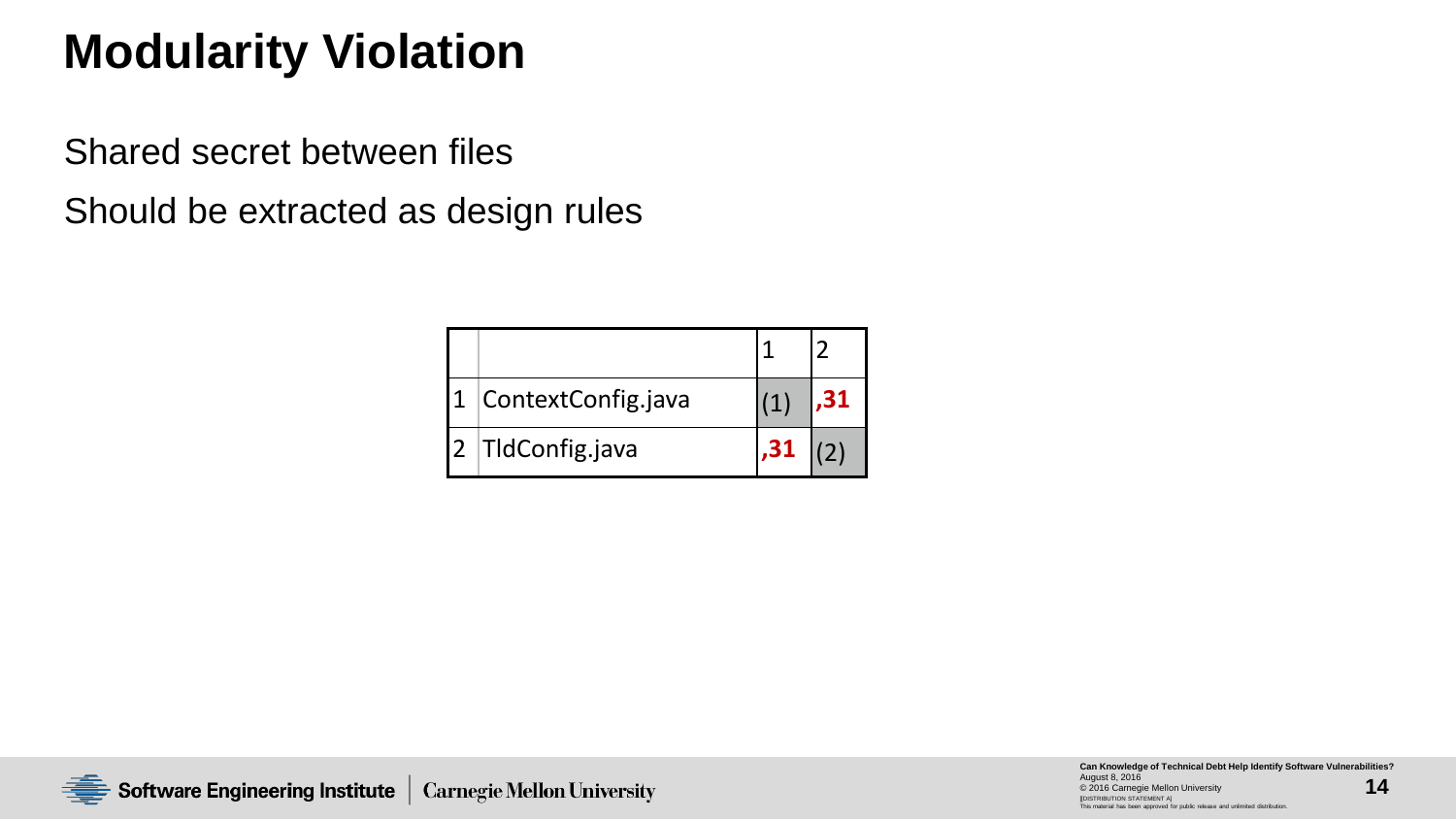### **Analysis: Design Flaws - 1**

Increased rates of design flaws are strongly correlated with increased rates of security bugs.

| Project | <b>Bug/Design Flaw</b> | Change/Design Flaw | Sec Bug/Design Flaw |
|---------|------------------------|--------------------|---------------------|
|         | Correlation            | Correlation        | Correlation         |
| Chrome  | 0.987                  | 0.988              | 0.979               |

Design flaws extracted using dependency analysis at the class level within files: unstable interface, modularity violation, improper inheritance, cycles.

Feng, Q., Kazman, R., Cai, Y., Mo, R., Xiao, L. Towards an architecture-centric approach to security analysis. *Proceedings of the 13th Working IEEE/IFIP Conference on Software Architecture*. IEEE, 2016.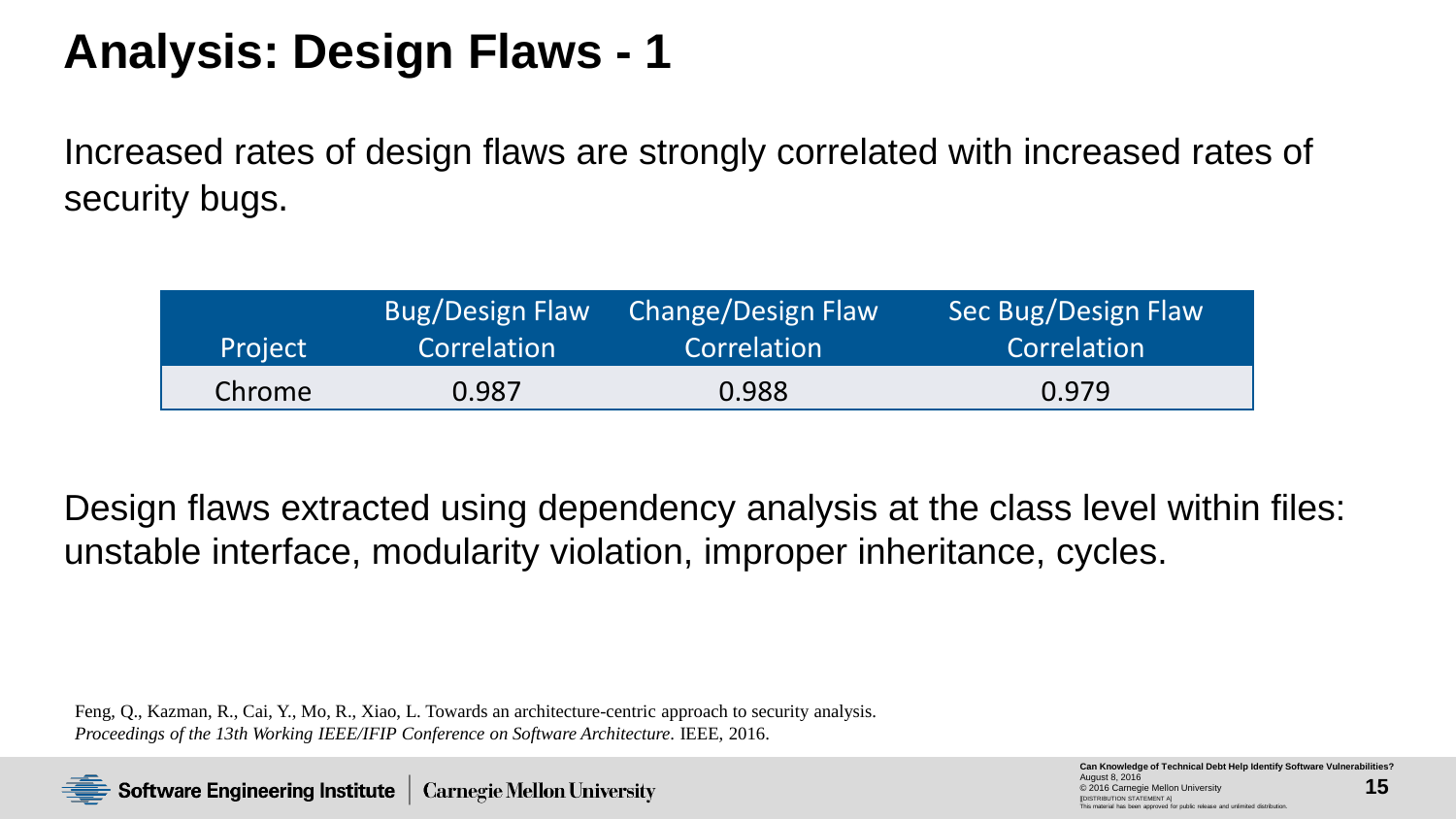### **Analysis: Design Flaws - 2**

Moreover, being involved in more types of design flaws correlates with the presence of vulnerabilities.

| # Types of          |                |                   |               |
|---------------------|----------------|-------------------|---------------|
| <b>Design Flaws</b> | Non-vuln files | <b>Vuln files</b> | % have vulns. |
|                     | 8544           |                   | 0.5%          |
|                     | 7357           | 141               | 2%            |
|                     | 2345           | 91                | 4%            |
| $\mathcal{R}$       | 194            | 10                | 5%            |
|                     |                |                   | <i>0%</i>     |

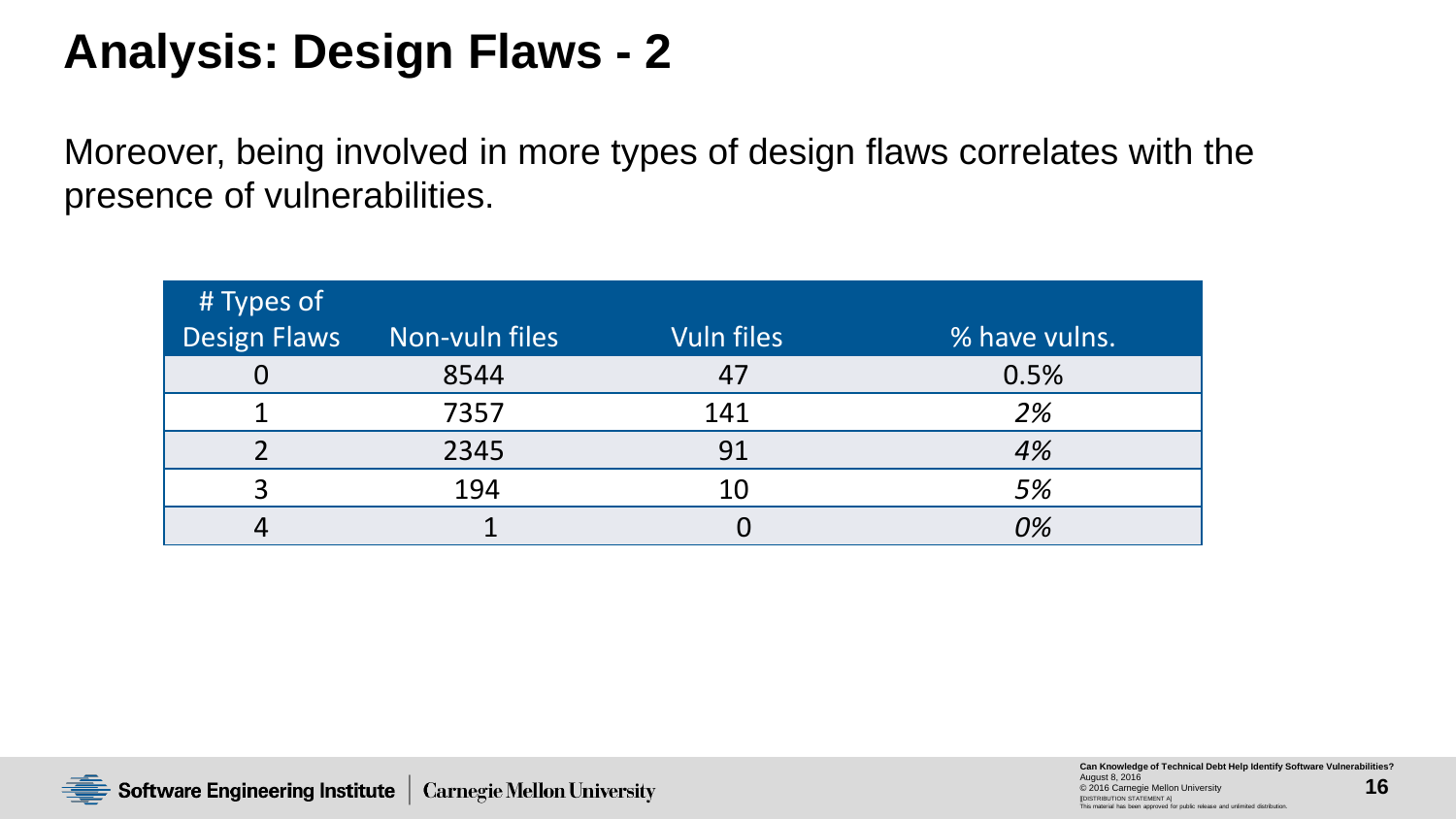# **Finding: Evidence of Correlation**

**Finding:** We see evidence of correlations between vulnerabilities and technical debt indicators such as design flaws and code churn: the more types of design flaws a file is involved in, the higher the likelihood of it also having vulnerabilities; files with vulnerabilities tend to have more code churn.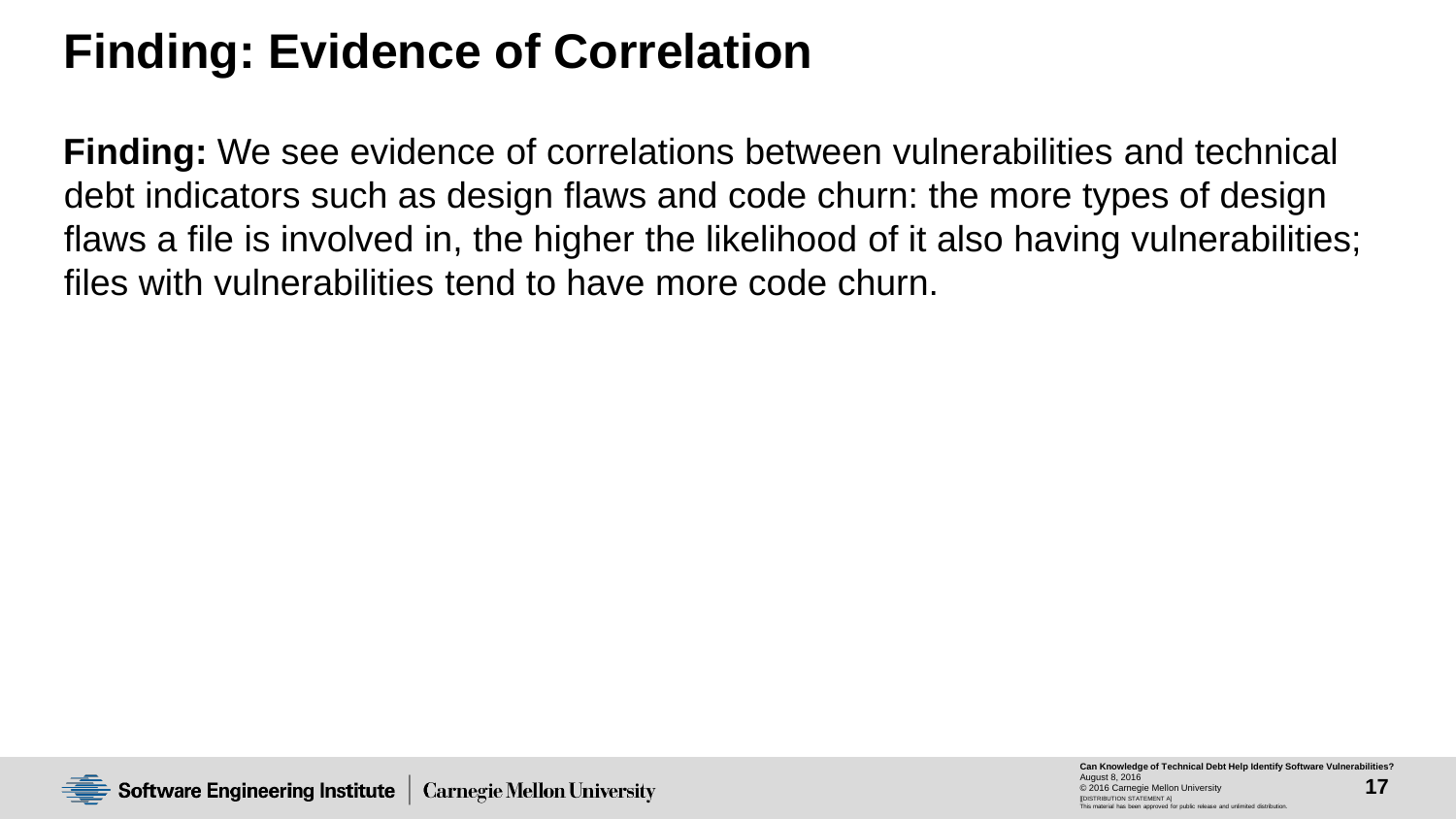# **Qualitative and Quantitative Analysis**

Classifying TD from Issues labeled Security



#### 79 issues are labeled security

- 21 are classified as technical debt
- 65 trace to files containing design flaws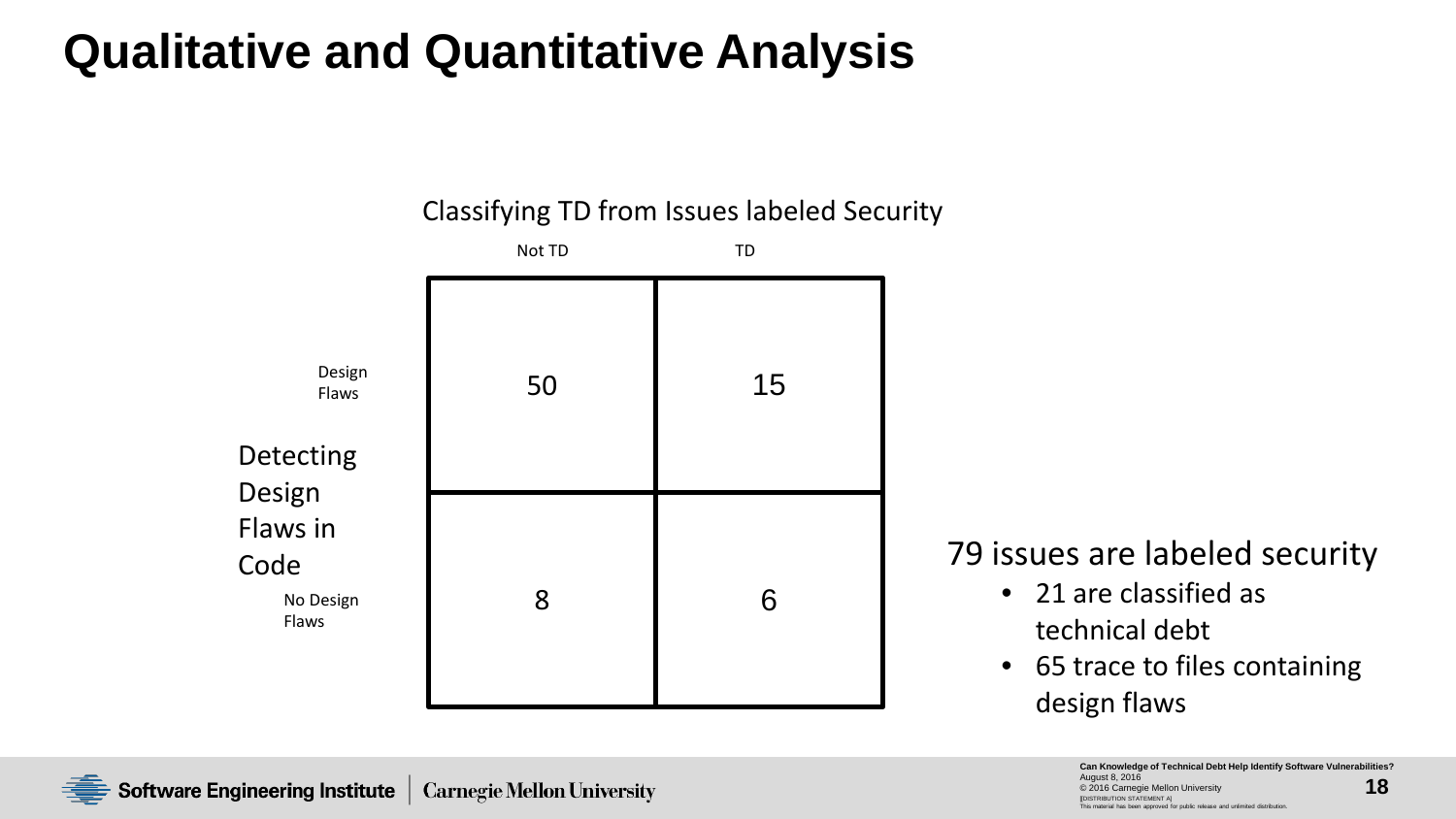### **Design Flaws and Future Consequences**



Software Engineering Institute Carnegie Mellon University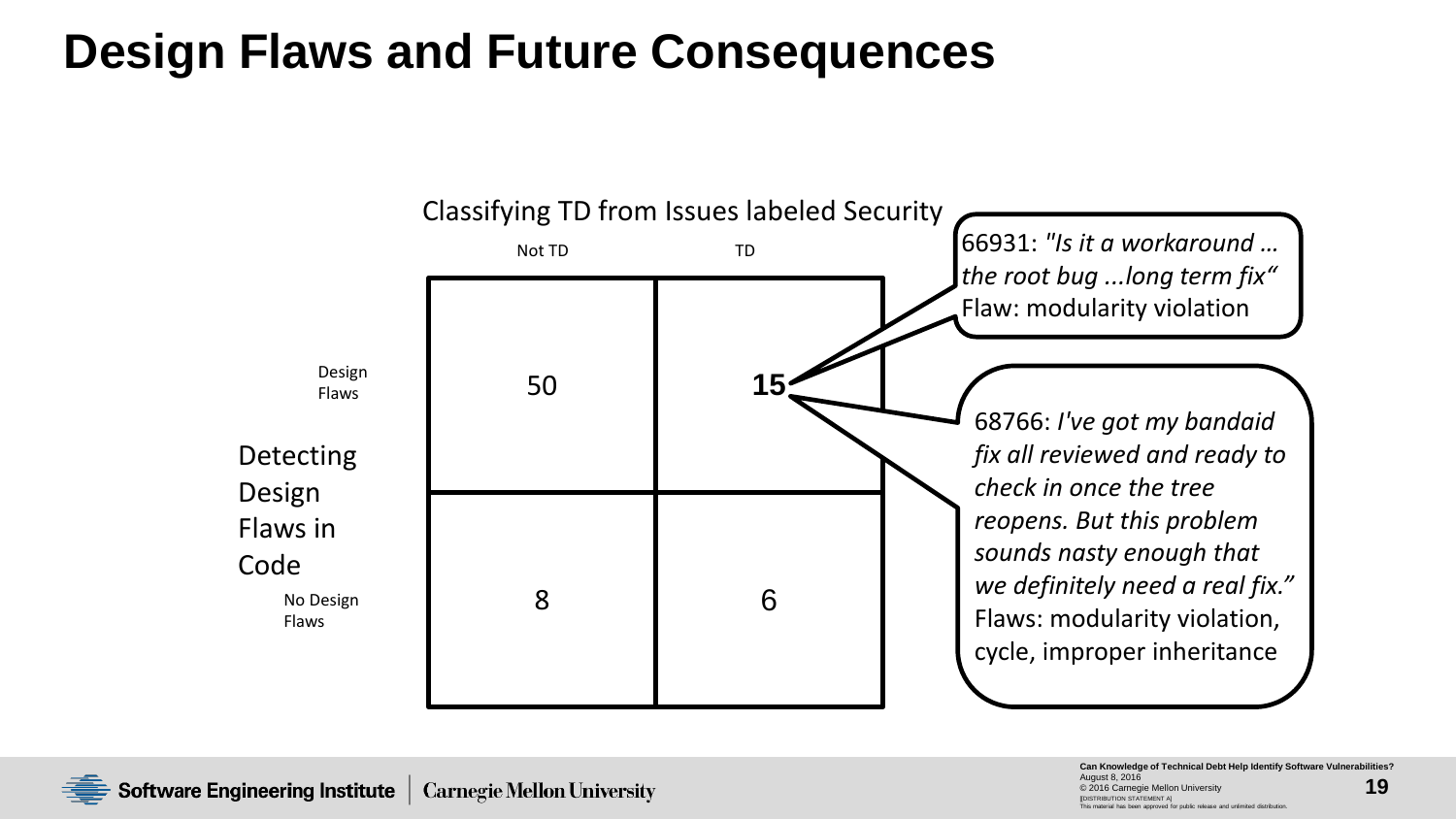#### **Partial Evidence**



**20 Can Knowledge of Technical Debt Help Identify Software Vulnerabilities?** August 8, 2016 © 2016 Carnegie Mellon Universit DISTRIBUTION STATEMENT A] Iterial has been approved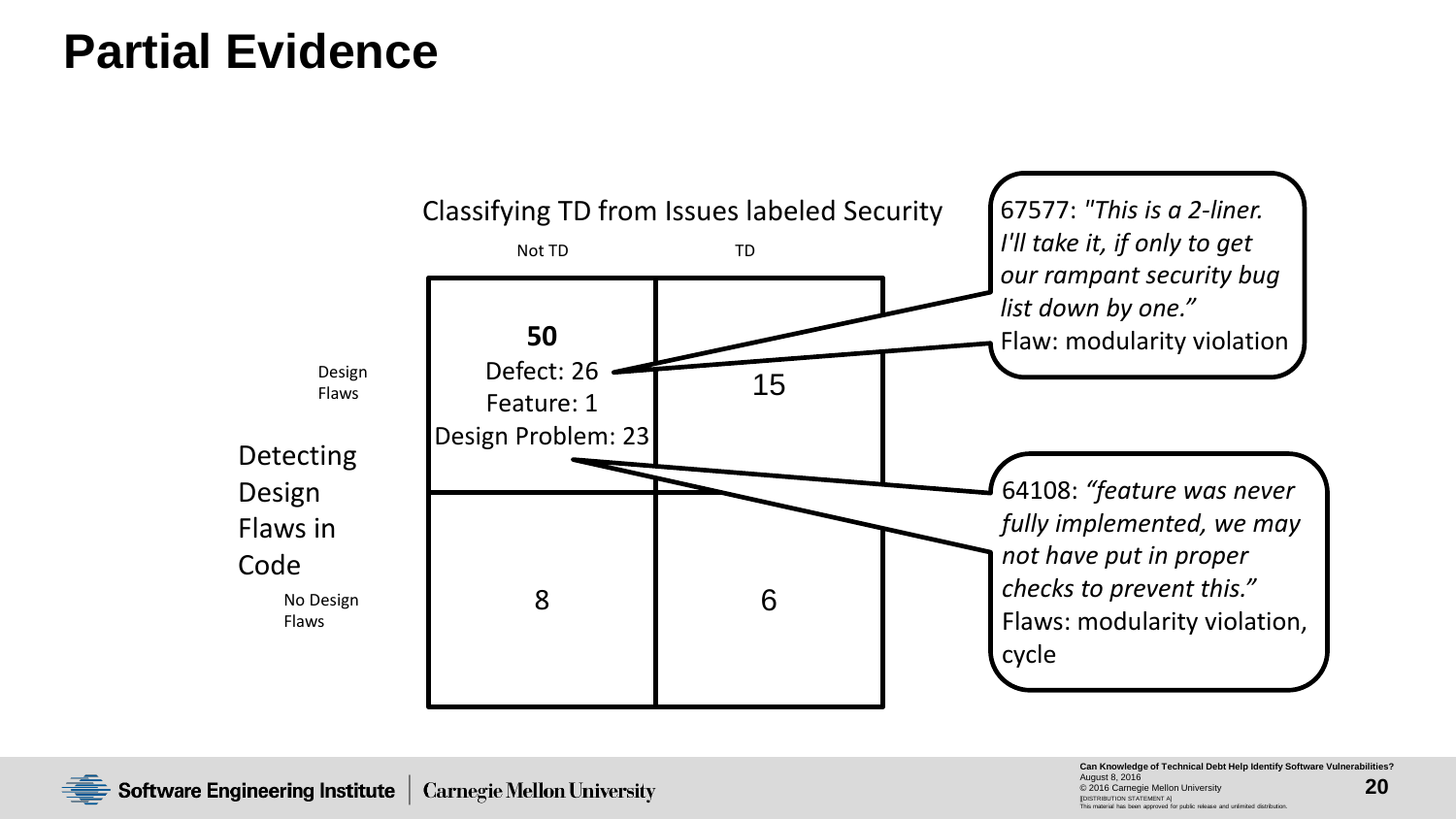#### **Supplement Static Analysis with Developer Knowledge**



Classifying TD from Issues labeled Security



**21 Can Knowledge of Technical Debt Help Identify Software Vulnerabilities?** August 8, 2016 2016 Carnegie Mellon Universit DISTRIBUTION STATEMENT A] aterial has been approved for public release and unlimited distribution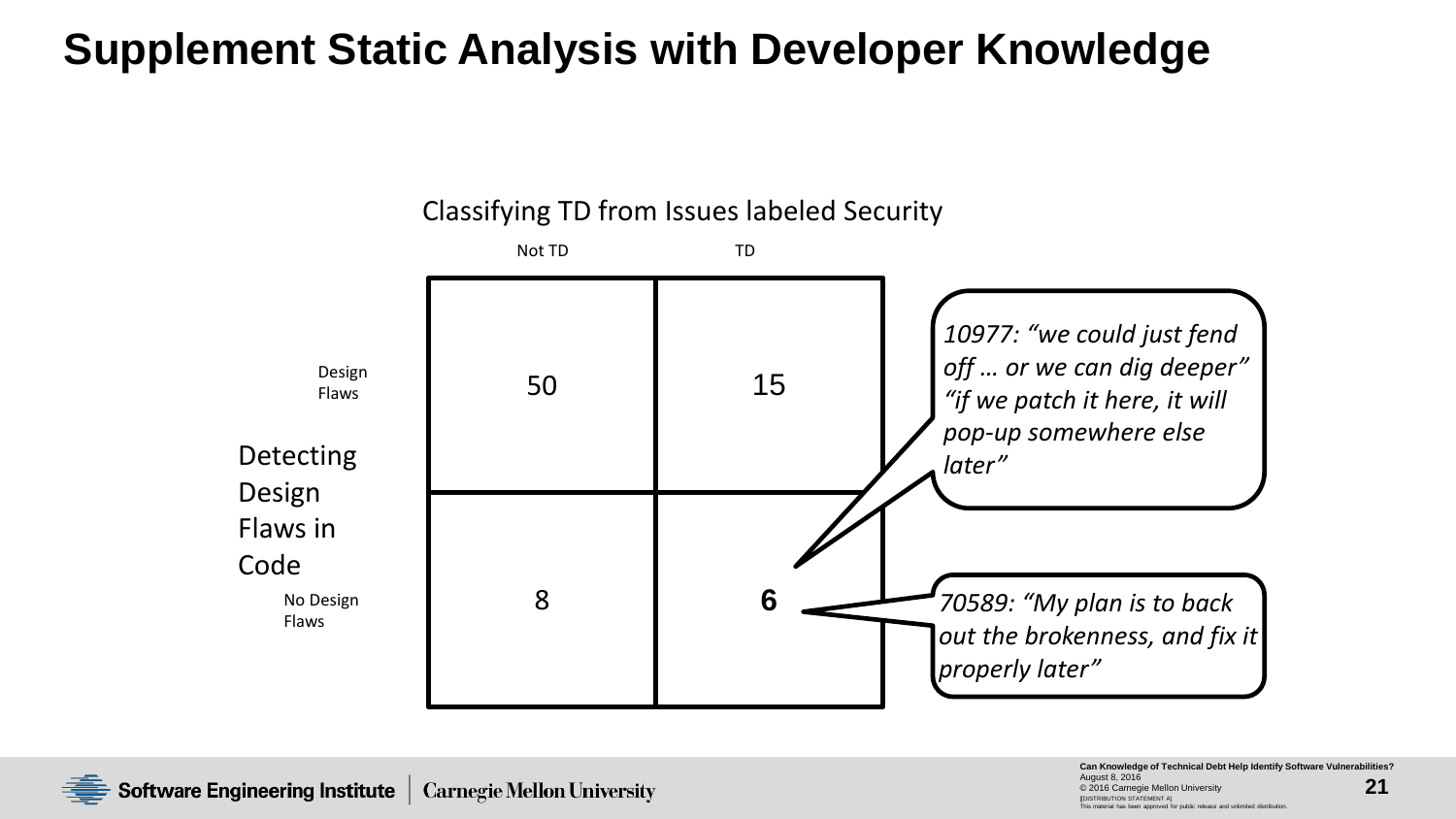# **Multiple Sources of Information**

Our preliminary findings demonstrate that analysis necessitates using code, issue trackers, and commit history in concert.

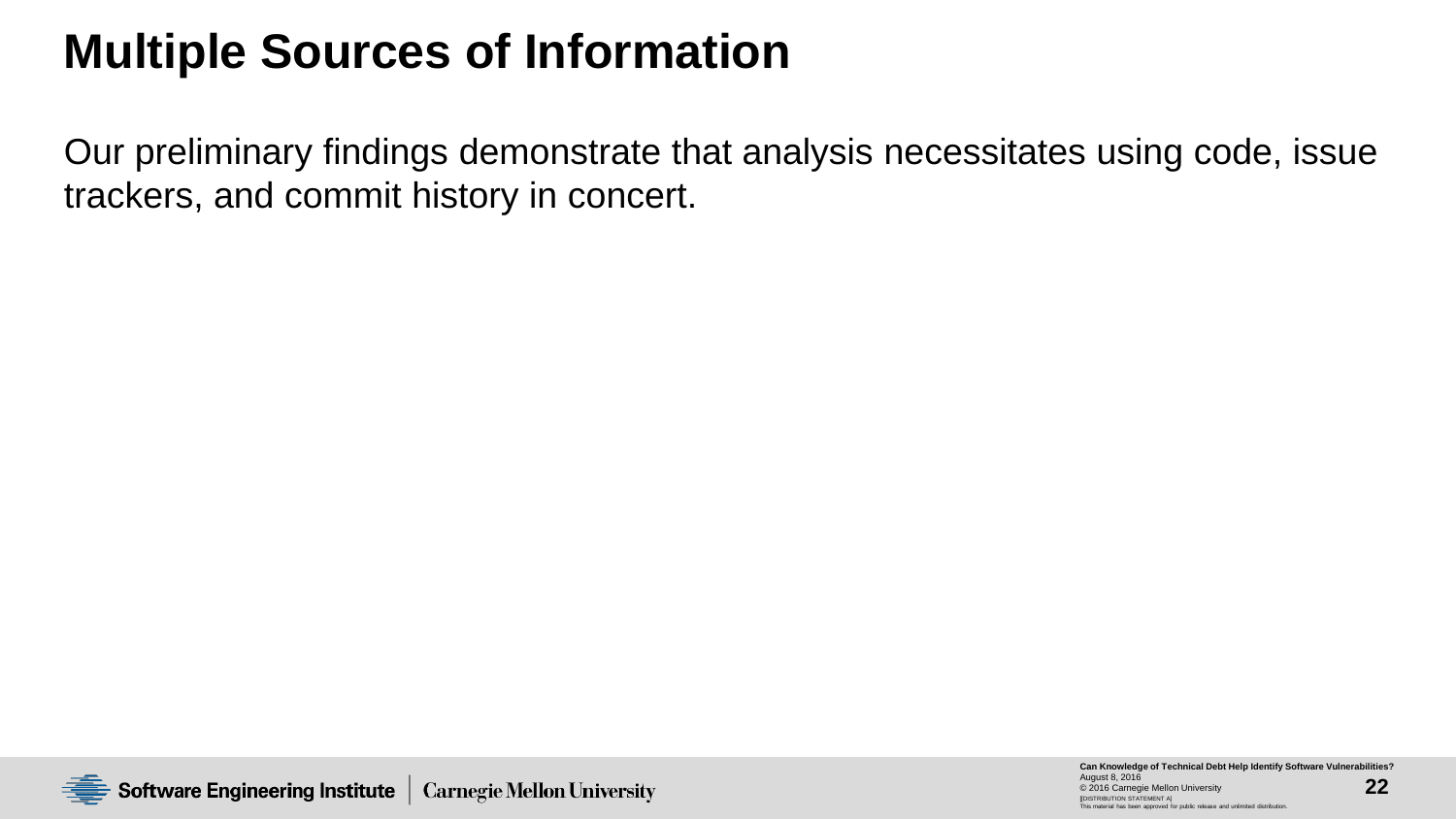# **Threats to Validity**

Data quality and size

Manual inspection

Identification of technical debt and vulnerabilities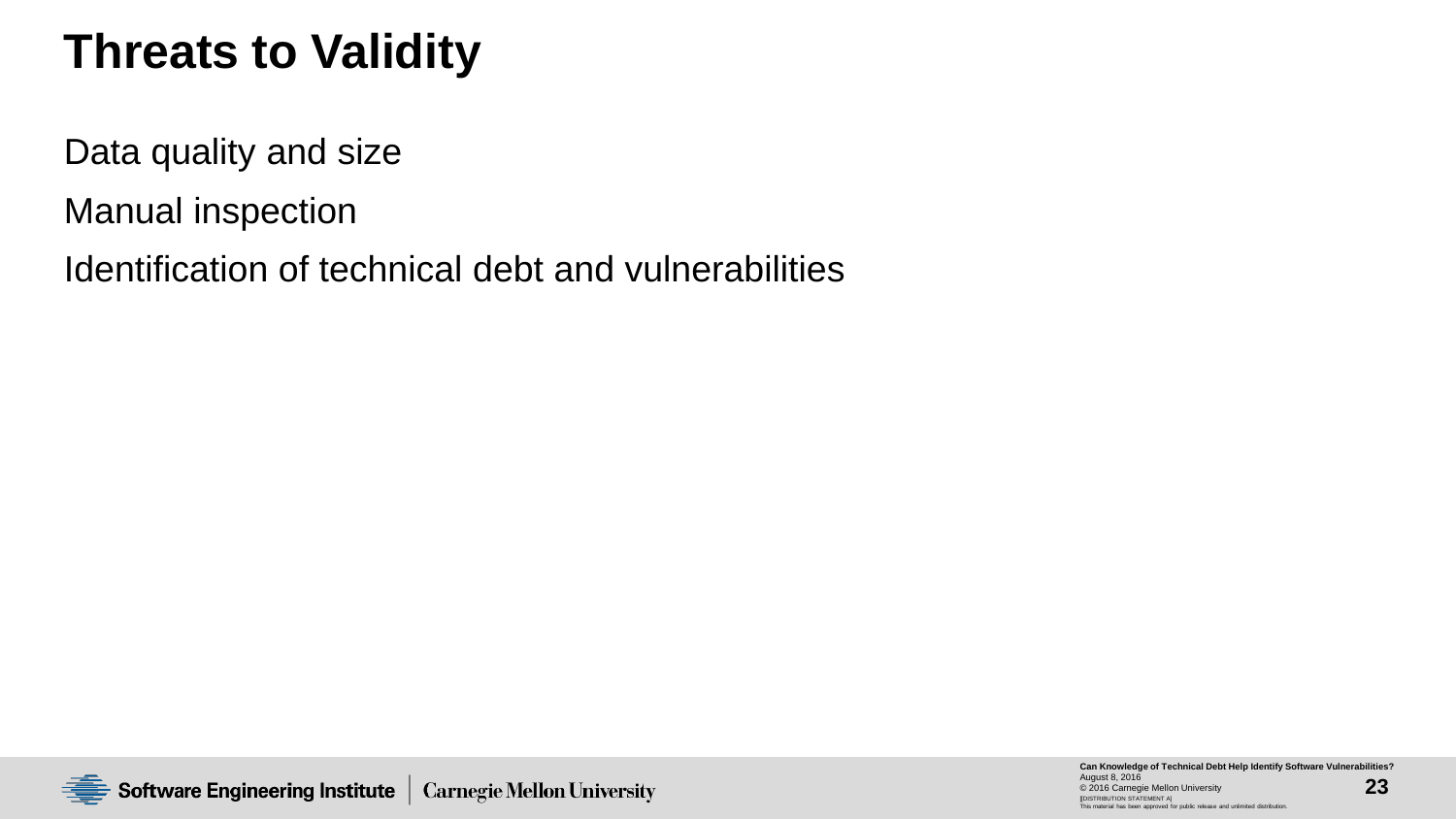# **Summary / Future Work**

Technical debt matters.

- **Finding 1:** When they address security issues, software developers use technical debt concepts to discuss design limitations and their consequences on future work.
- **Finding 2:** Correlations between vulnerabilities and technical debt indicators warrant further research.

Future work

- Experiment with modifiability and security taxonomies
- Apply to additional data sets
- Investigate causal links
- Codify as design flaws that tools can analyze

**24**